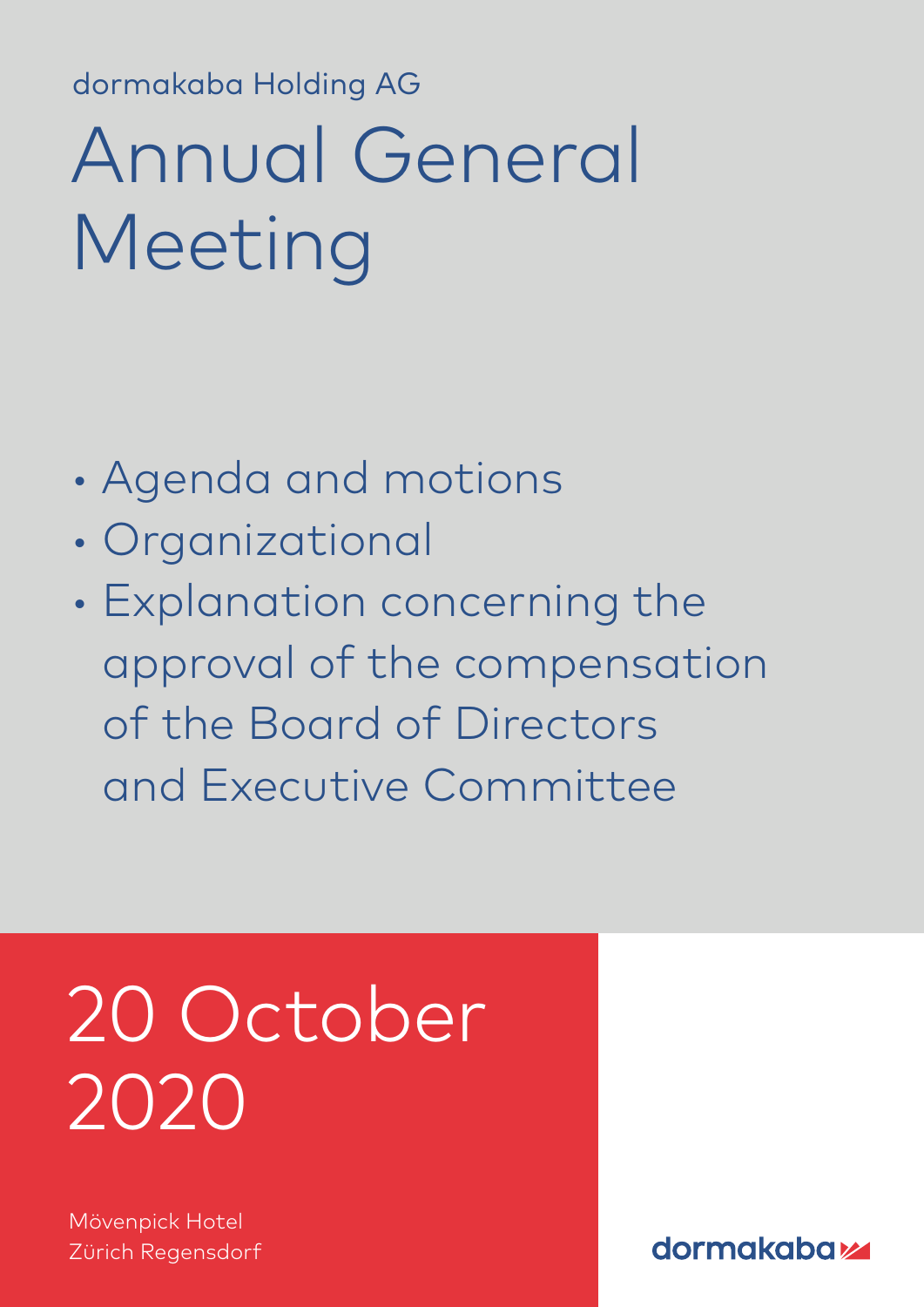# Agenda and motions

# **1. Reporting on the financial year 2019/20**

**1.1 Approval of the financial statements** (including Group and Holding financial statements) and the **Group Management Report for the financial year 2019/20,** as well as acknowledgement of the reports of the statutory auditors.

The Board of Directors (BoD) proposes that the financial statements (including Group and Holding financial statements) and the Group Management Report for the financial year 2019/20 be approved.

#### **1.2 Advisory vote on the Compensation Report 2019/20**

The BoD proposes to take favorable note of the Compensation Report 2019/20 in a non-binding advisory vote.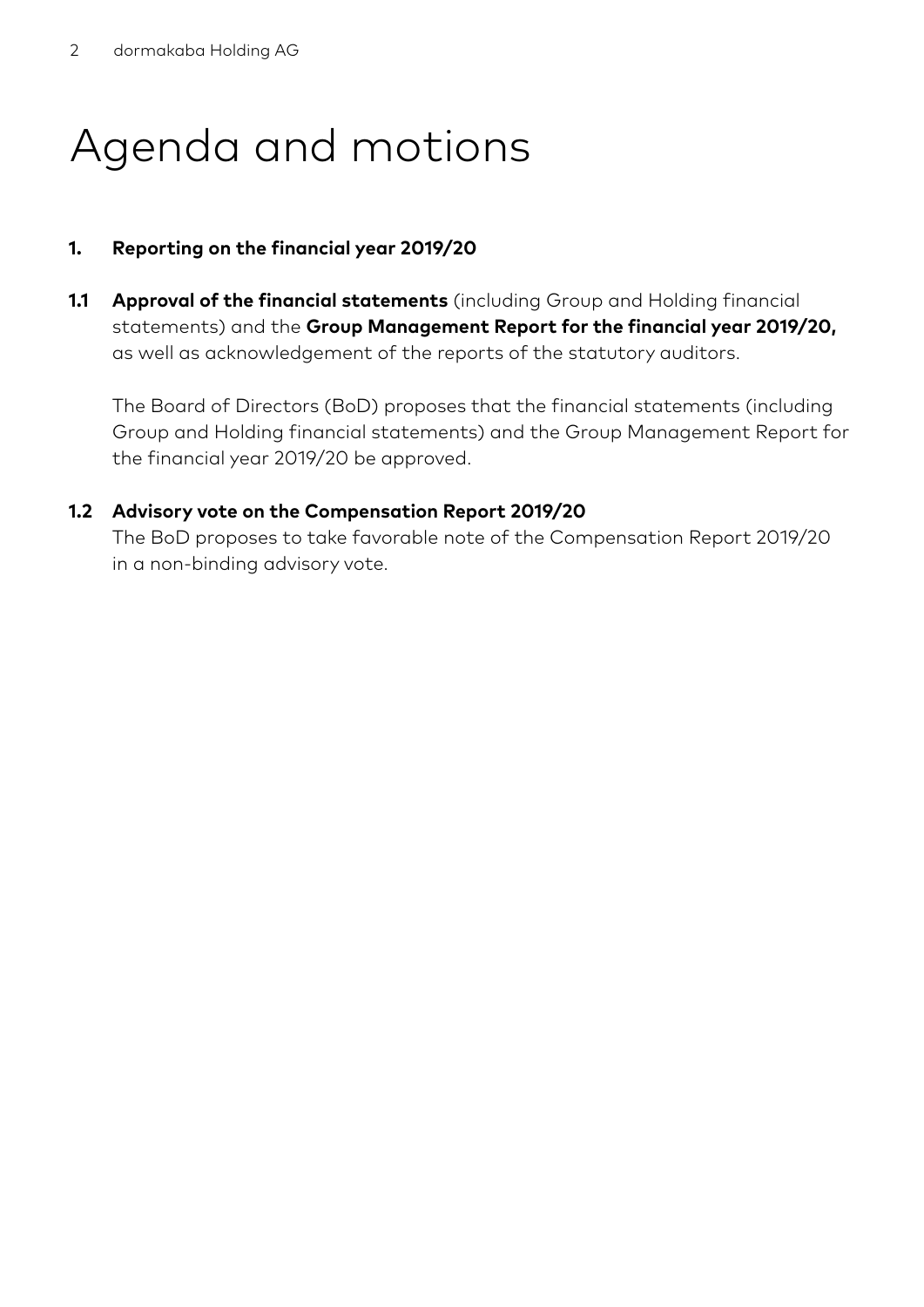#### **2. Appropriation of retained earnings of dormakaba Holding AG**

The BoD proposes that the retained earnings at the Annual General Meeting's (AGM) disposal, i.e.

|                                                                | <b>CHF</b> million |
|----------------------------------------------------------------|--------------------|
| Net profit for the period                                      | 66.2               |
| Allocation from reserves for treasury shares                   | 73                 |
| Statutory retained earnings carried forward from previous year | 404.0              |
| Unappropriated retained earnings at the end of the period      | 477.5              |
| Allocation from reserves from capital contributions            | 221                |
| Total at the AGM's disposal                                    | 499.6              |

be appropriated as follows:

|                                                              | <b>CHF</b> million |
|--------------------------------------------------------------|--------------------|
| Dividend distribution from unappropriated retained earnings* | 221                |
| Distribution from reserves from capital contributions*       | 221                |
| Statutory retained earnings to be carried forward            | 4554               |
| Total at the AGM's disposal                                  | 499.6              |

\* Calculated based on the number of shares as at 30 June 2020. The total amount of the distribution depends on the number of shares entitled to dividend as at 21 October 2020. Treasury shares are not entitled to dividend payout.

The BoD proposes to the AGM a distribution of total CHF 10.50 per share, due to changes in law in the form of an equal distribution from unappropriated retained earnings and reserves from capital contribution. As last year, the distribution from the reserves from capital contribution is free of the Swiss withholding tax of 35%. Shares of dormakaba Holding AG purchased until 21 October 2020 will entitle to distribution. As of 22 October 2020, the shares will be traded ex-dividend. Subject to the approval of the proposal by the AGM, the distribution will be settled as from 26 October 2020.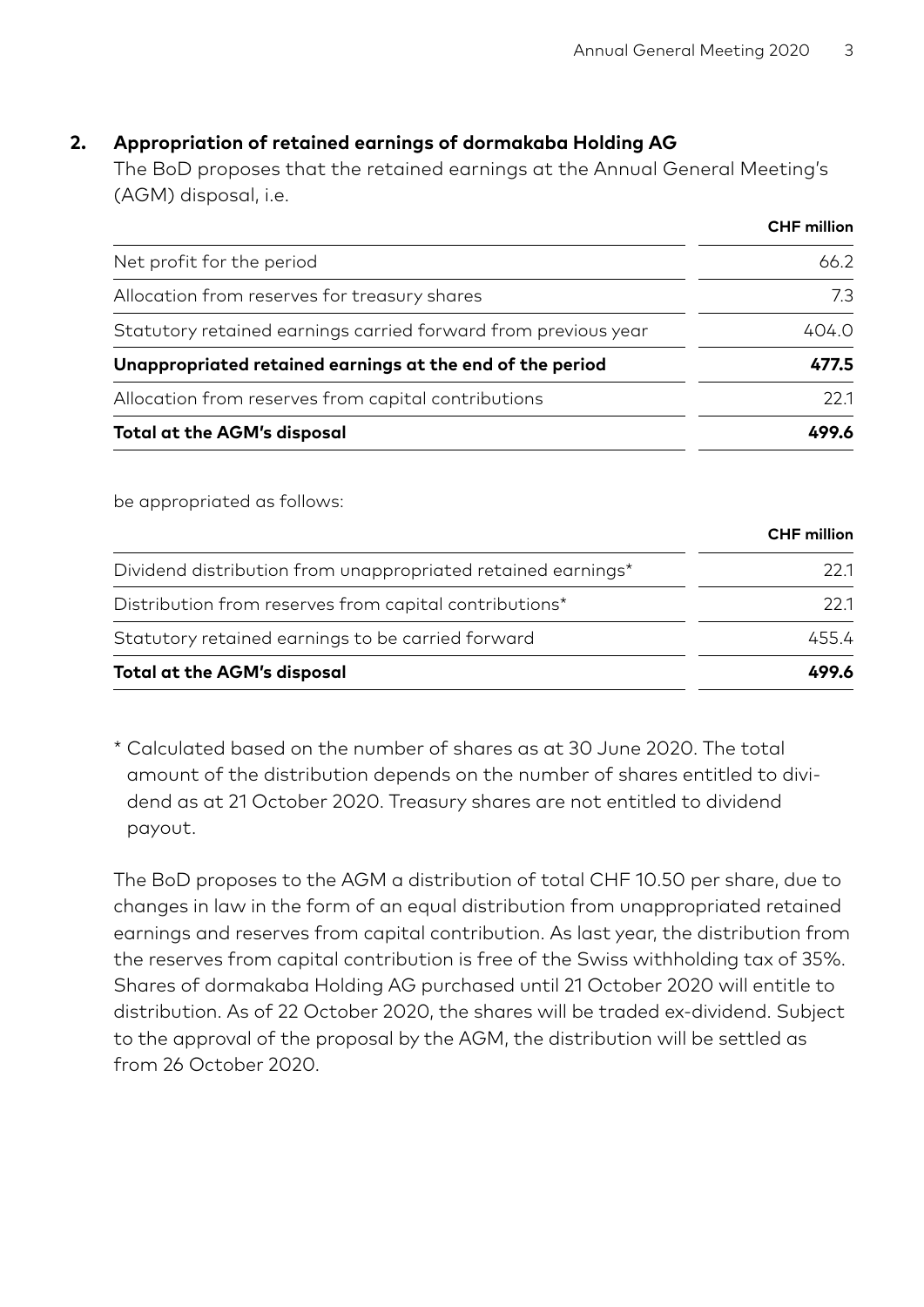# **3. Discharge of the Board of Directors and of the Executive Committee**

The BoD proposes that discharge be granted to the members of the BoD and of the Executive Committee (EC) for the financial year 2019/20.

## **4. Amendments to the Articles of Incorporation**

## **4.1 Addendum to § 2 – Purpose**

a) Proposal of the BoD

 The BoD proposes to add a new paragraph 4 to § 2 of the Articles of Incorporation **(bold)**.

| <b>Current wording of the Articles</b>      | Proposed wording of the Articles of                                                               |
|---------------------------------------------|---------------------------------------------------------------------------------------------------|
| of Incorporation                            | Incorporation (changes in bold)                                                                   |
| $§$ 2 – Purpose                             | $§$ 2 - Purpose                                                                                   |
| The principal purpose of the Company is     | The principal purpose of the Company is                                                           |
| participation in other businesses in        | participation in other businesses in                                                              |
| Switzerland and abroad.                     | Switzerland and abroad.                                                                           |
| Secondary purposes include:                 | Secondary purposes include:                                                                       |
| - financing of subsidiaries and associated  | - financing of subsidiaries and associated                                                        |
| companies;                                  | companies;                                                                                        |
| - acquisition, use, and sale of patents,    | - acquisition, use, and sale of patents,                                                          |
| licenses, and other intangible property     | licenses, and other intangible property                                                           |
| rights;                                     | rights;                                                                                           |
| - acquisition, management, and sale of      | - acquisition, management, and sale of                                                            |
| securities, real estate, and other assets.  | securities, real estate, and other assets.                                                        |
| In addition, the Company may participate    | In addition, the Company may participate                                                          |
| in all activities suitable for promoting or | in all activities suitable for promoting or                                                       |
| facilitating development of the Company.    | facilitating development of the Company.                                                          |
|                                             | In pursuing its purpose, the Company<br>shall strive for long-term sustainable value<br>creation. |

#### b) Explanation of the BoD

 dormakaba is committed to sustainable development and attaches great importance to long-term value creation. The BoD proposes that this commitment be explicitly stated in the company's Articles of Incorporation.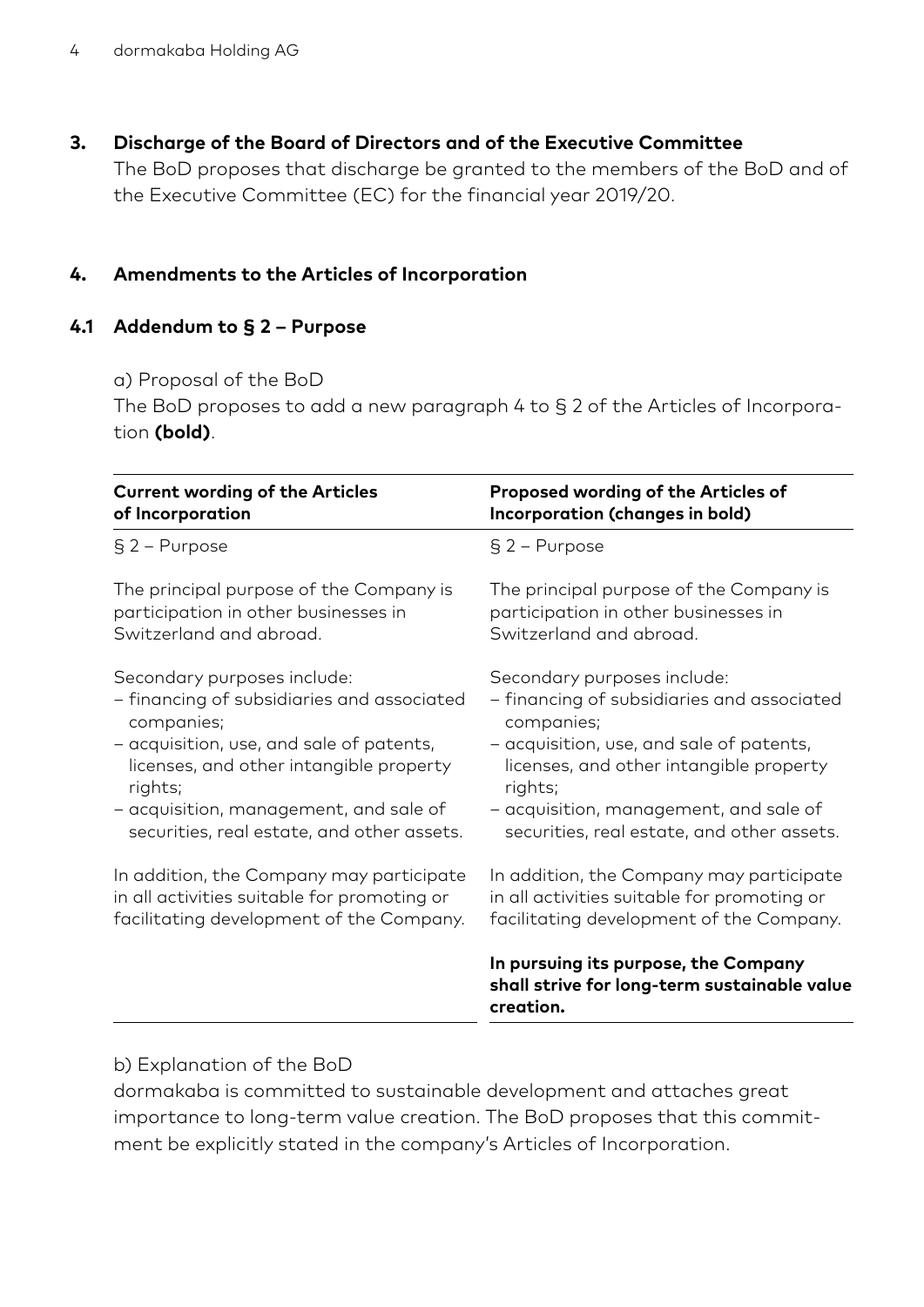# **4.2 Adaption of § 19 – Compensation Committee and § 20 – Powers of the Compensation Committee**

#### a) Proposal of the BoD

 The BoD proposes to combine the Nomination Committee and the Compensation Committee into a joint Nomination and Compensation Committee and to amend § 19 and § 20 to this end as set forth below.

| <b>Current wording of the Articles</b>    | Proposed wording of the Articles of                    |
|-------------------------------------------|--------------------------------------------------------|
| of Incorporation                          | Incorporation (changes in bold)                        |
| § 19 - Compensation Committee             | § 19 - <b>Nomination and</b> Compensation<br>Committee |
| The Compensation Committee shall          | The <b>Nomination and</b> Compensation                 |
| consist of two to four members of the     | Committee shall consist of two to four                 |
| Board of Directors.                       | members of the Board of Directors.                     |
| The term of office of the members shall   | The term of office of the members shall                |
| extend until completion of the next       | extend until completion of the next                    |
| ordinary General Meeting of Shareholders. | ordinary General Meeting of Shareholders.              |
| Re-election is possible.                  | Re-election is possible.                               |
| If there are vacancies on the Compensa-   | If there are vacancies on the <b>Nomination</b>        |
| tion Committee, the Board of Directors    | and Compensation Committee, the Board                  |
| shall appoint the missing members from    | of Directors shall appoint the missing                 |
| among its members for the remaining       | members from among its members for the                 |
| term of office.                           | remaining term of office.                              |
| Subject to the powers of the General      | Subject to the powers of the General                   |
| Meeting of Shareholders and the Board of  | Meeting of Shareholders and the Board of               |
| Directors, the Compensation Committee     | Directors, the <b>Nomination and</b> Compensa-         |
| shall constitute itself. The Board of     | tion Committee shall constitute itself.                |
| Directors shall appoint the Chair of the  | The Board of Directors shall appoint the               |
| Compensation Committee.                   | Chair of the Compensation Committee.                   |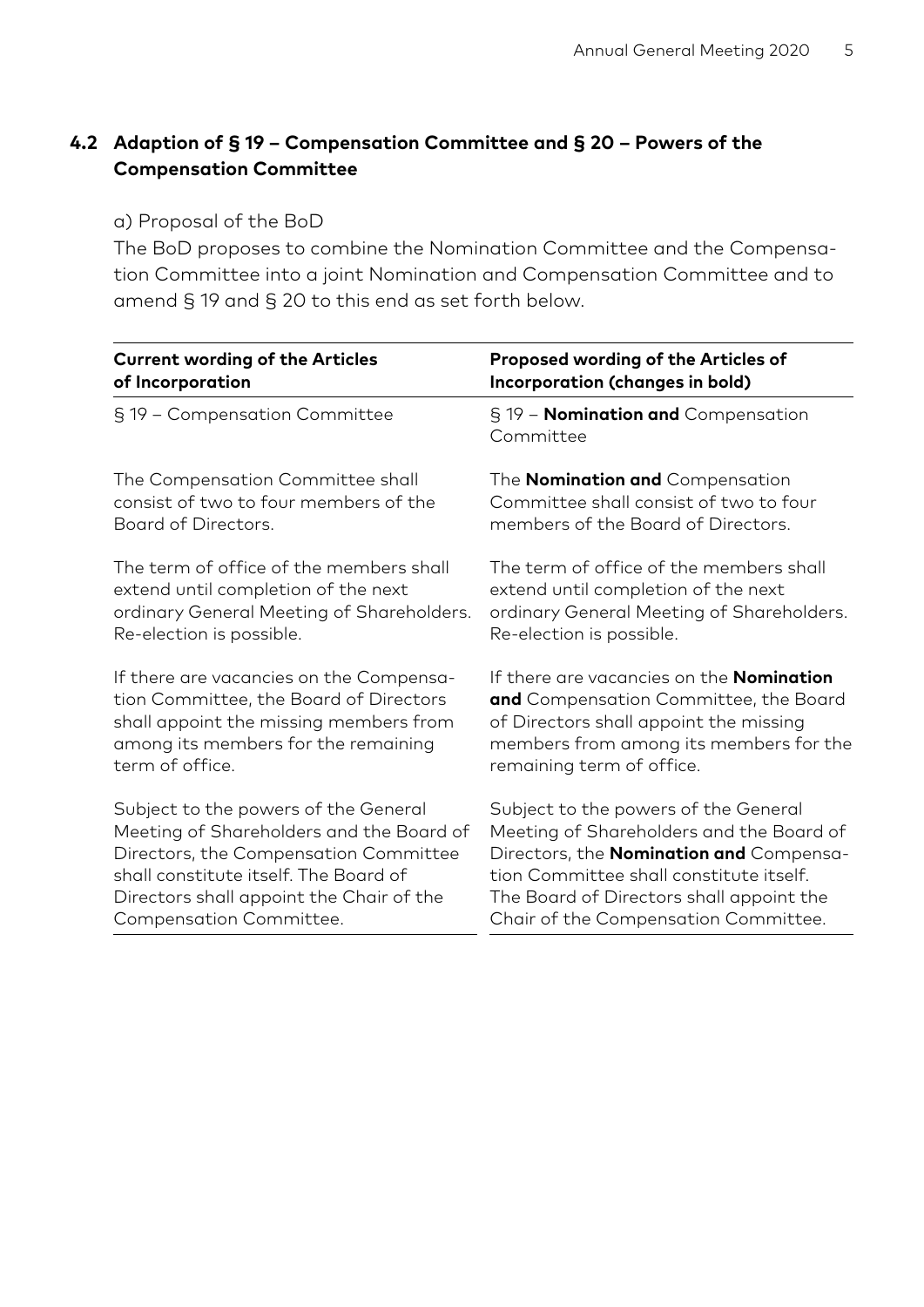#### **Current wording of the Articles of Incorporation**

§ 20 – Powers of the Compensation Committee

The Compensation Committee shall support the Board of Directors establishing and reviewing the compensation policy and regulations as well as in preparing the proposals to the General Meeting of Shareholders regarding the compensation of the Board of Directors and of the Executive Management and may submit proposals to the Board of Directors in other compensation-related issues.

The Board of Directors shall determine in regulations for which positions of the Board of Directors and of the Executive Management the Compensation Committee shall submit proposals for the performance metrics, target values and the compensation to the Board of Directors, and for which positions it shall itself determine, in accordance with the Articles of Incorporation and the compensation regulations established by the Board of Directors, the performance metrics, target values and the compensation.

The Board of Directors may delegate further tasks to the Compensation Committee that shall be determined in regulations.

#### **Proposed wording of the Articles of Incorporation (changes in bold)**

§ 20 – Powers of the **Nomination and** Compensation Committee

The **Nomination and** Compensation Committee shall support the Board of Directors **in personnel and compensation matters.**

**In compensation matters the Nomination and Compensation Committee shall** establish and review the compensation policy and regulations and prepare the proposals to the General Meeting of Shareholders regarding the compensation of the Board of Directors and of the Executive Management. **The Nomination and Compensation Committee** may submit proposals to the Board of Directors in other compensation-related issues.

The Board of Directors shall determine in regulations for which positions of the Board of Directors and of the Executive Management the **Nomination and** Compensation Committee shall submit proposals for the performance metrics, target values and the compensation to the Board of Directors, and for which positions it shall itself determine, in accordance with the Articles of Incorporation and the compensation regulations established by the Board of Directors, the performance metrics, target values and the compensation.

#### **In personnel matters the Board of Directors defines the tasks of the Nomination and Compensation Committee.**

The Board of Directors may delegate further tasks to the **Nomination and** Compensation Committee that shall be determined in regulations.

#### b) Explanation of the BoD

 Personnel and compensation topics for the Board of Directors are preferably prepared by one and the same committee, especially in connection with the selection of new members of the BoD and the EC.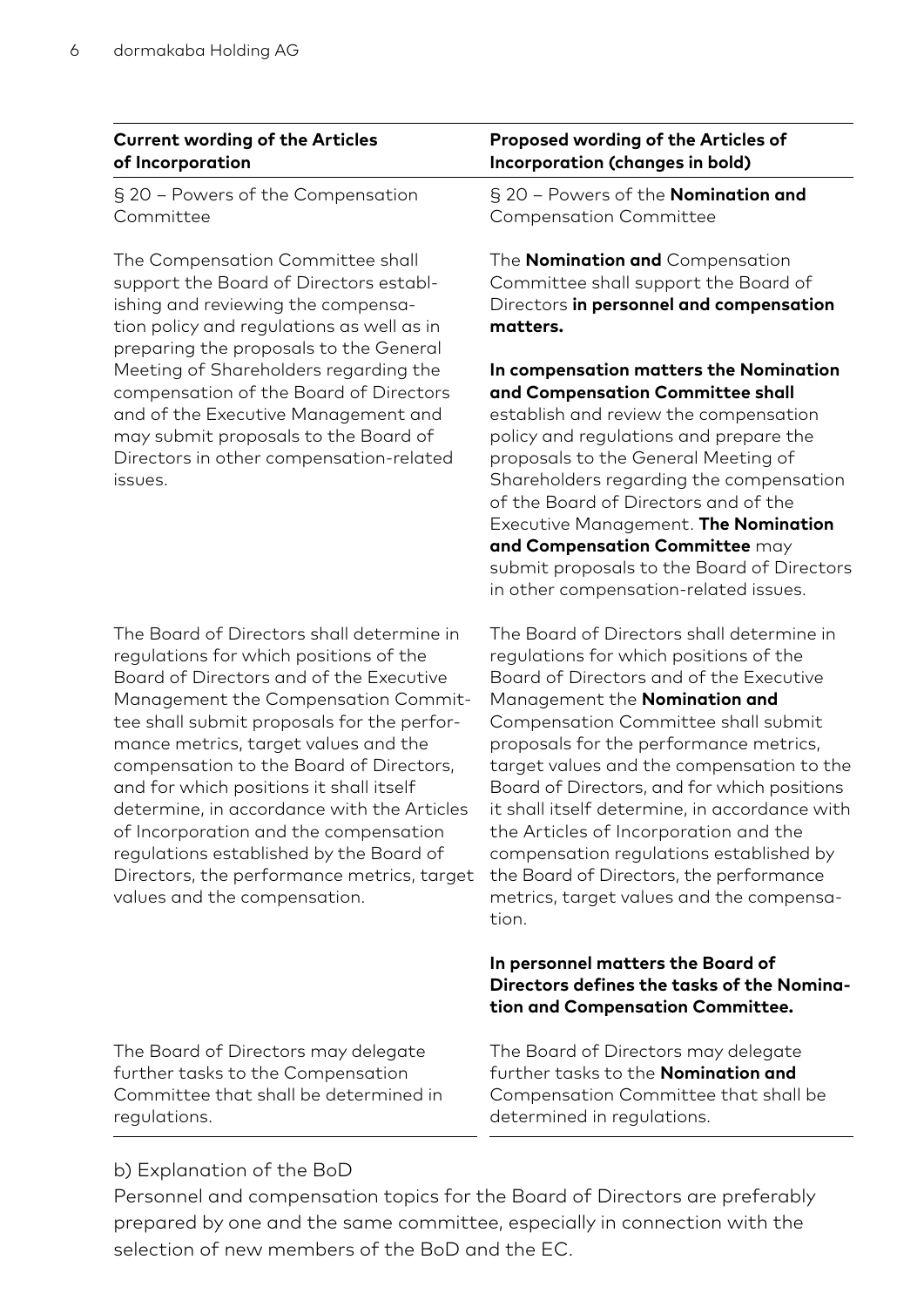# **4.3 Deletion of § 34 – Contribution in Kind**

#### a) Proposal of the BoD

 The BoD proposes to delete § 34 of the Articles of Incorporation with the following wording. The numbering of §§ 35 and 36 shall be adapted.

#### § 34 – Contribution in Kind

In accordance with the Contribution in Kind Agreement of August 8, 2006 between the Company, Ng Kin Shek United Company Limited (Seller), in Road Town, Tortola, British Virgin Islands, as well as Billion Power Investments Limited, Sino Origin Investments Limited, Right Elite Limited and Wah Yuet (China) Limited, four subsidiaries of the Seller (Subsidiaries) also of Road Town, Tortola, British Virgin Islands, the Company in conjunction with the capital increase has taken over from the Seller 24 fully paid shares of Wah Yuet (Ng's) Group Holdings Limited (Target) with registered office in Road Town, Tortola, British Virgin Islands on August 10, 2006. These shares are being taken over with a net book value of CHF 59,256,126.30 in total. In consideration of this contribution the Seller receives a total of 196,910 fully paid registered shares of the Company with a nominal value of CHF 5.20 each, which upon instruction have been allotted to the Subsidiaries. The Company allocates the difference between the total nominal value of the issued shares and the net book value of the contribution of CHF 58,232,194.30 in total to the reserves.

#### b) Explanation of the BoD

 Pursuant to Art. 628 para. 4 of the Swiss Code of Obligations, the General Meeting may repeal provisions of the Articles of Incorporation regarding contributions in kind after ten years to purge obsolete provisions from the statutes.

# **4.4 Further changes of Articles of Incorporation (editorial changes) (change of §§ 12 para. 4, 15 lit. b), 15 lit. c), 24 para. 6 und 30 para. 1 of the Articles of Incorporation)**

Due to the combination of the Nomination Committee and the Compensation Committee into a joint Nomination and Compensation Committee (change of §§ 19 and 20 of the Articles of Incorporation) pursuant to agenda item 4.2 as well as the use of the term "group management report" instead of the term "management report", the BoD proposes (i) to replace in §§ 12 para. 4, 15 lit. b) and 24 para. 6 of the Articles of Incorporation the term "Compensation Committee" with the term "Nomination and Compensation Committee" and (ii) to replace in §§ 15 lit. c) and 30 para. 1 of the Articles of Incorporation the term "management report" with the term "group management report".

 The Articles of Incorporation are also available on the internet under https://dk.world/articlesofincorporation.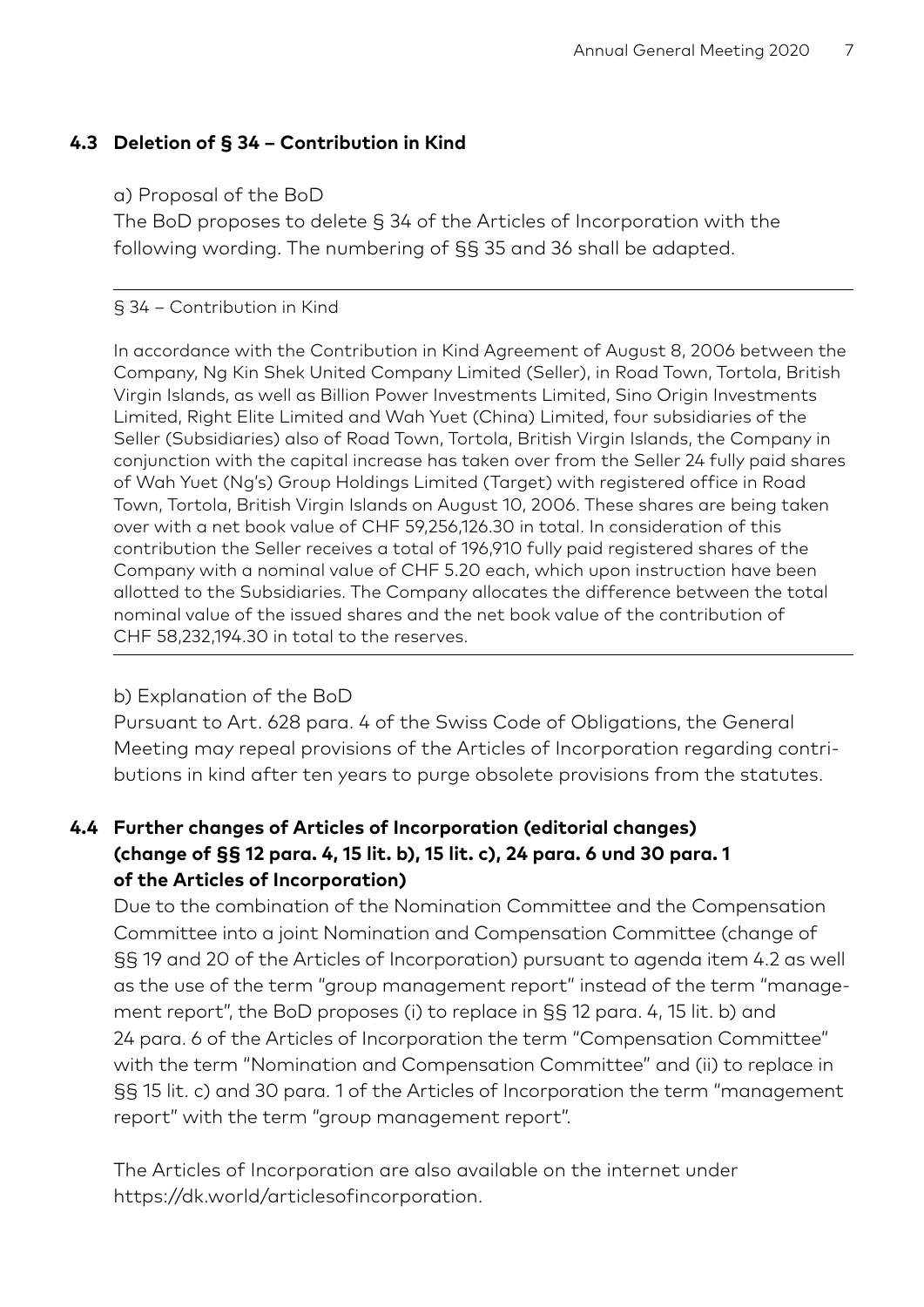#### **5. Elections to the BoD**

 The BoD proposes the new or re-election of the following members of the BoD for a term of one year each (by way of separate election):

- **5.1 Re-election of Riet Cadonau** as a member and Chair of the BoD in the same vote
- **5.2 Re-election of Hans Hess** as a member
- **5.3 Re-election of Jens Birgersson** as a member
- **5.4 Re-election of Stephanie Brecht-Bergen** as a member
- **5.5 Re-election of Daniel Daeniker** as a member
- **5.6 Re-election of Karina Dubs-Kuenzle** as a member
- **5.7 Re-election of Hans Gummert** as a member
- **5.8 Re-election of John Heppner** as a member
- **5.9 Re-election of Christine Mankel** as a member
- **5.10 New election of John Liu** as a member
- **6. Elections to the Nomination and Compensation Committee** The BoD proposes the new or re-election of the following members of the Nomination and Compensation Committee for a term of one year each (by way of separate election):
- **6.1 Re-election of Hans Hess** as a member
- **6.2 New election of Stephanie Brecht-Bergen** as a member
- **6.3 New election of John Heppner** as a member

 The BoD intends to appoint Hans Hess (in the event of his re-election) as Chair of the Nomination and Compensation Committee.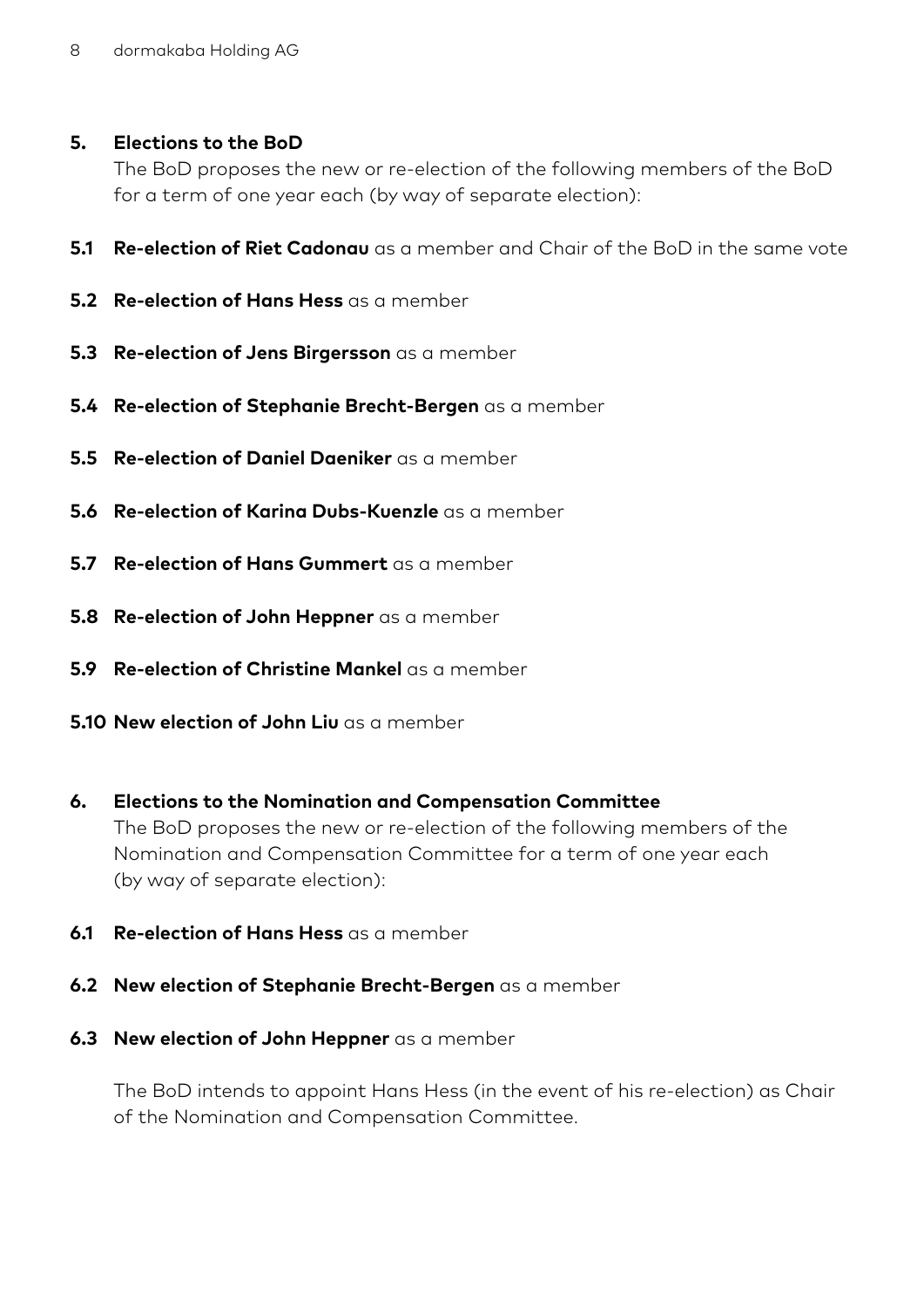- **7. Appointment of PricewaterhouseCoopers AG as statutory auditors** The BoD proposes the re-election of PricewaterhouseCoopers AG, Zurich, as statutory auditors for a term of one year.
- **8. Appointment of Law Office Keller Partnership as independent proxy**

 The BoD proposes the re-election of the Law Office Keller Partnership, Zurich, as independent proxy for a term of one year.

# **9. Approval of the compensation of the BoD and the EC**

## **9.1 Approval of the compensation of the BoD**

 The BoD requests the approval of a maximum total compensation amount for the BoD of CHF 2,940,000 for the period from the AGM 2020 until the AGM 2021.

## **9.2 Approval of the compensation of the EC**

 The BoD requests the approval of a maximum aggregate amount of CHF 5,200,000 for the fixed basic compensation of the EC and of CHF 11,300,000 for the variable compensation of the EC, which makes a maximum total compensation amount of CHF 16,500,000 for the financial year 2021/22.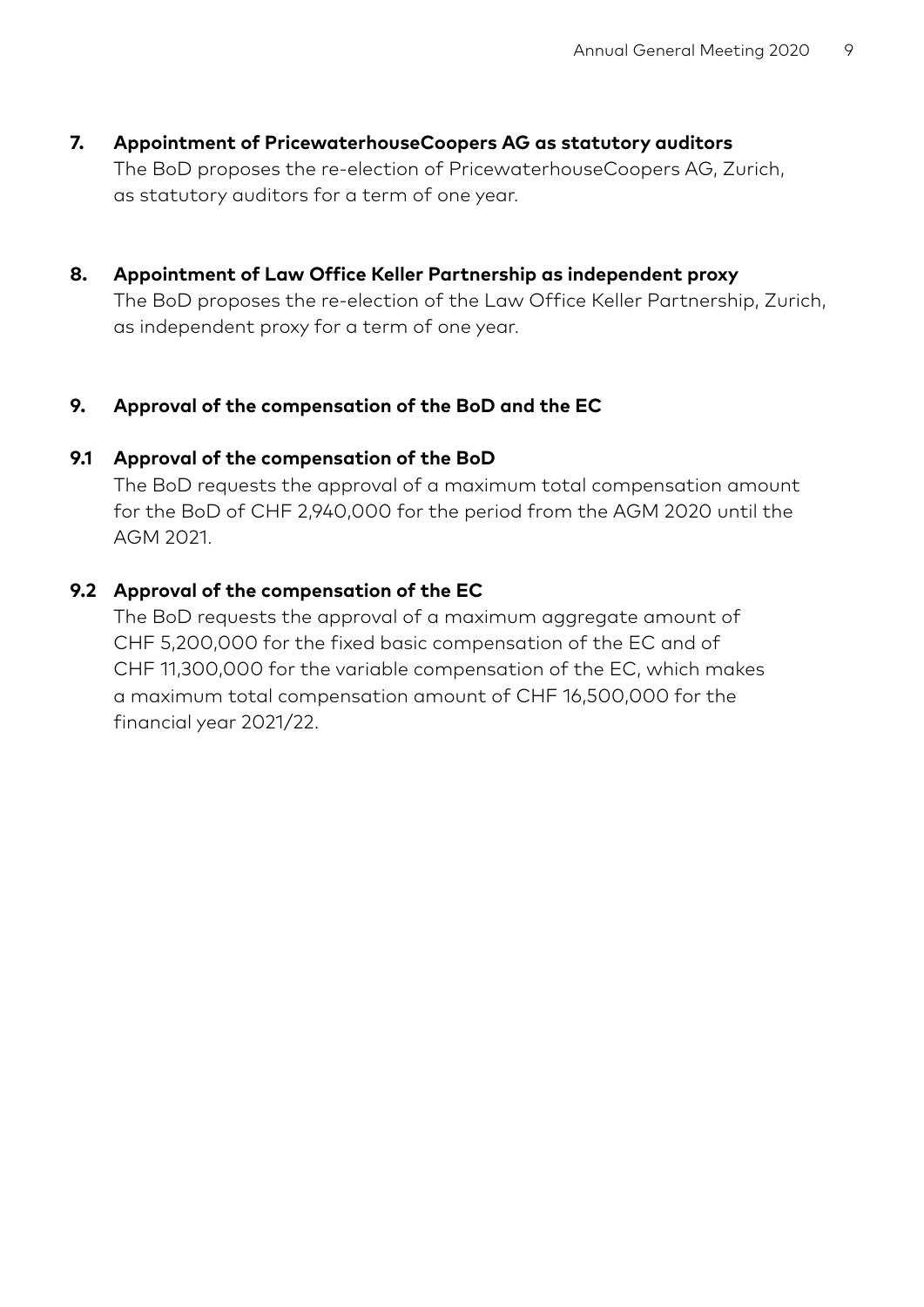# **Organizational**

#### **Documentation**

The Annual Report 2019/20, which contains

- Group Management Report 2019/20
- Financial statements 2019/20 (including Group and Holding financial statements)
- Corporate Governance Report 2019/20
- Compensation Report 2019/20

as well as the original reports of the statutory auditors, are available for review by shareholders at the company's headquarters at Hofwisenstrasse 24, 8153 Rümlang, Switzerland. The documentation is also published online at www.report.dormakaba.com/2019\_20.

#### **Provisions on the exercise of voting rights**

Only shareholders entered in the share register with voting rights by 12 October 2020 will be entitled to vote. They will receive the invitation to the Annual General Meeting (AGM) together with the motions of the BoD. **No entries will be made in the share register from 13 to 20 October 2020.** Shareholders who sell their registered shares prior to the AGM are not entitled to vote.

#### **Proxy**

Shareholders cannot attend the AGM 2020 in person but may only be represented by the **independent proxy,** Law Office Keller Partnership, Alfred-Escher-Strasse 11, 8002 Zurich, Switzerland. The enclosed reply form constitutes a power of attorney. If the reply form does not contain specific instructions to the contrary, the signed form grants general authorization to the independent proxy to vote in favor of the proposals submitted by the BoD.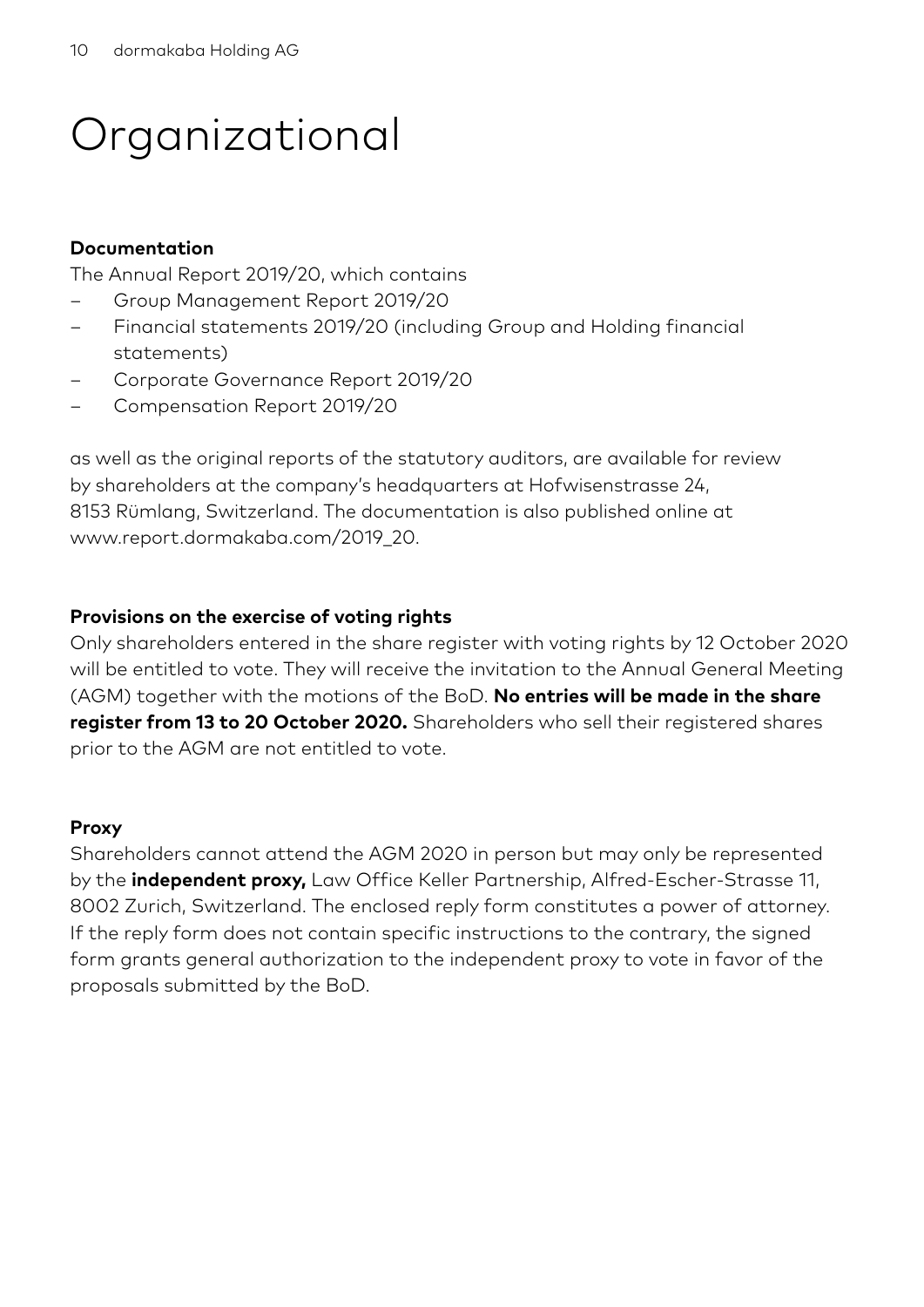#### **Electronic proxies and instructions to the independent proxy**

Shareholders may register themselves online to grant power of attorney and issue voting instructions to the independent proxy electronically until the close of the online voting period on 16 October 2020 at 3.00 pm CEST.

Information on how to access the online voting platform is included on the reply form. Contact information for technical support is available on the homepage of the platform.

### **Schedule of the AGM**

3.00 pm Beginning of the AGM

Rümlang, 7 September 2020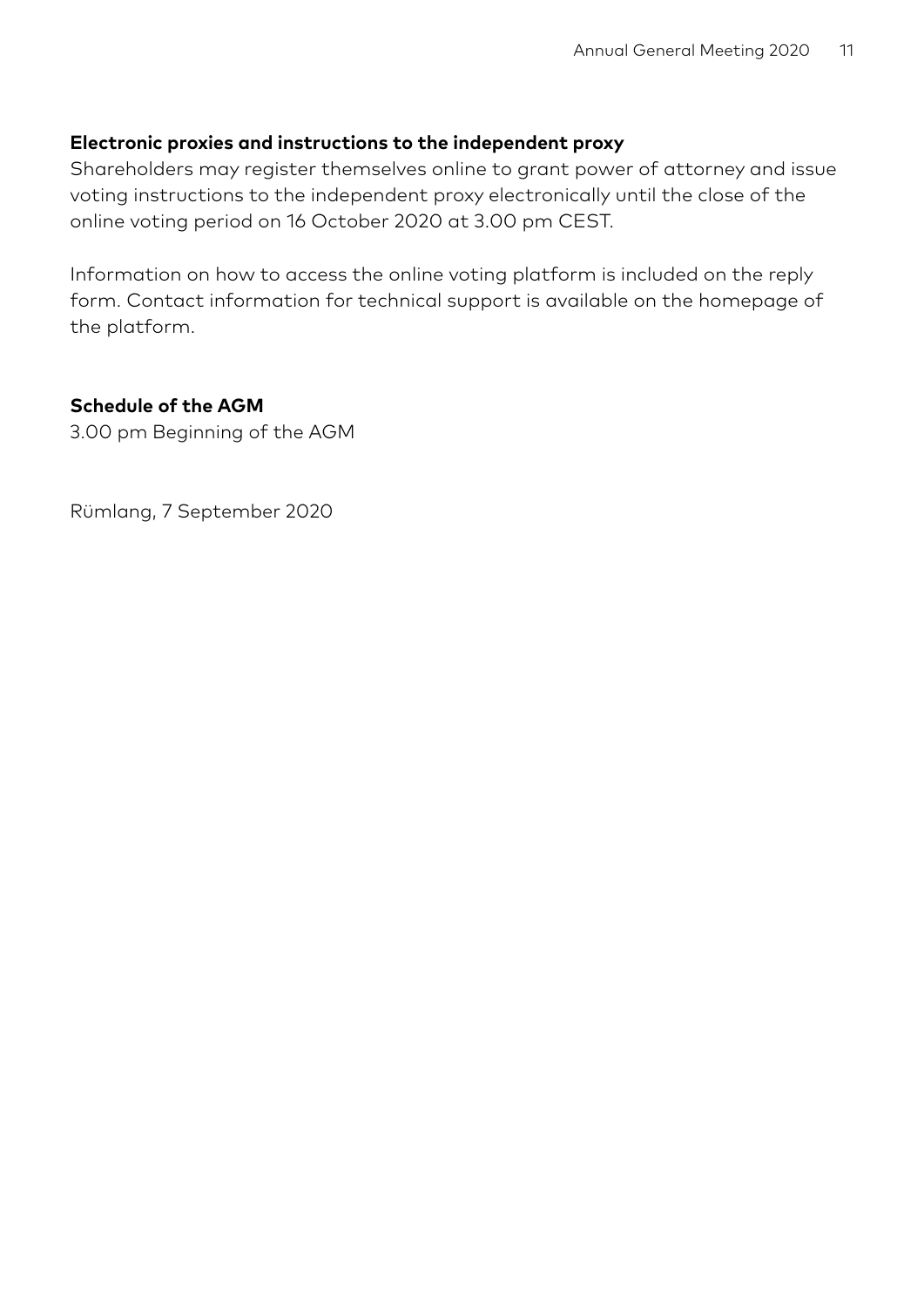# Explanation concerning the approval of the compensation of the Board of Directors and the Executive Committee

# Agenda item 9

# **Preface**

In line with the Ordinance Against Excessive Compensation in Listed Stock Companies (VegüV), the Board of Directors (BoD) will submit the maximum total compensation amounts of the BoD and the Executive Committee (EC) to shareholders' vote at this year's Annual General Meeting (AGM).

The approval of the maximum total compensation amount of the BoD applies to the compensation period from the AGM 2020 until the AGM 2021 (agenda item 9.1).

The approval of the maximum total compensation amount of the EC applies to the financial year 2021/22 and includes fixed and variable compensation elements (agenda item 9.2).

This document provides shareholders of dormakaba Holding AG with background information on the requested maximum amounts of compensation of the BoD and the EC.

Further information about the compensation system and about the compensation awarded for the financial year 2019/20 can be found in the Compensation Report 2019/20. Shareholders will have the opportunity to express their opinion on the Compensation Report in a non-binding retrospective vote as part of the AGM 2020.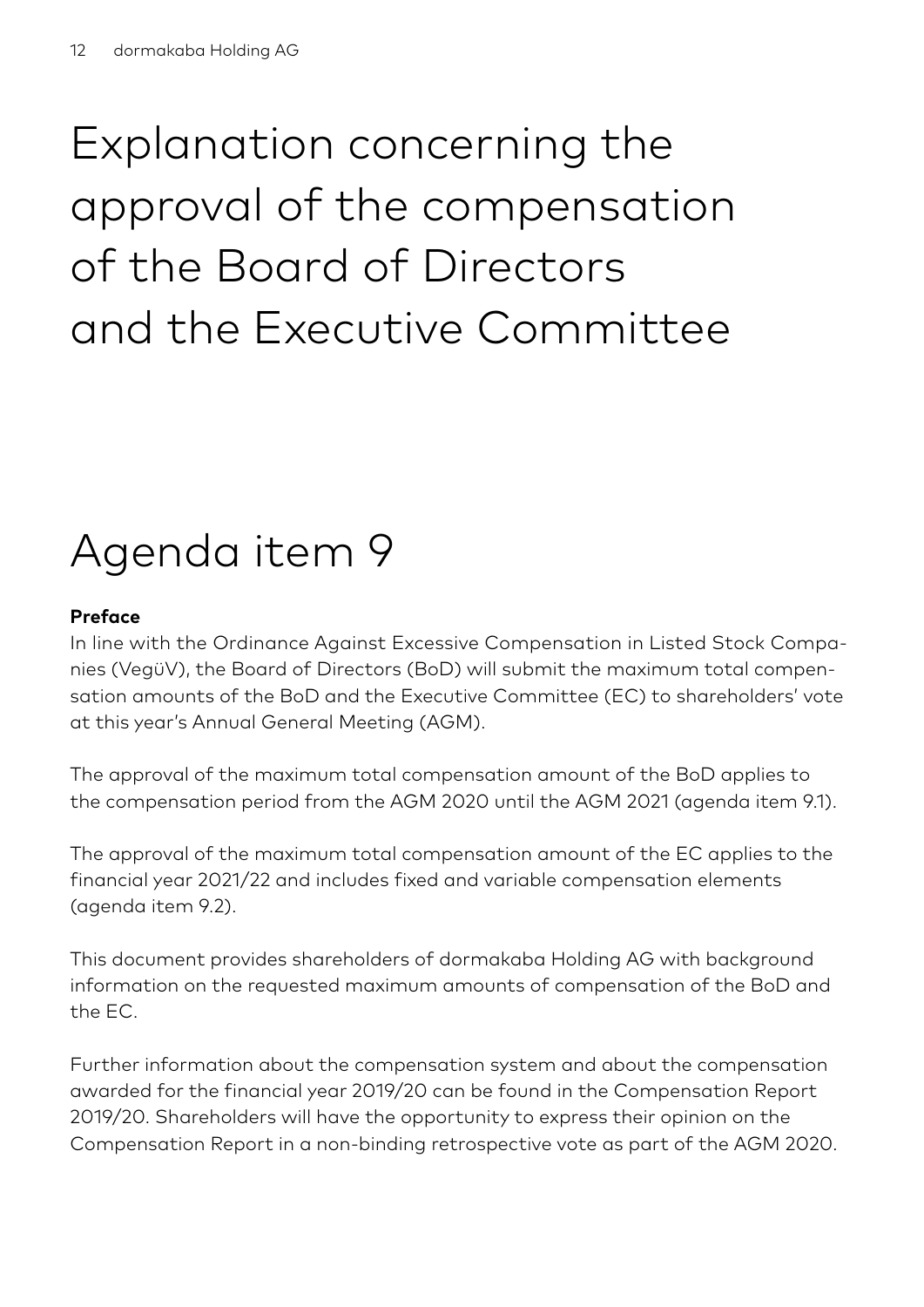The graphic below illustrates the structure of the shareholders' votes on compensation at the AGM 2020.



# **Agenda item 9.1 – Approval of the compensation of the BoD**

#### **Request of the BoD**

The BoD requests the approval of a maximum total compensation amount for the BoD of CHF 2,940,000 for the period from the AGM 2020 until the AGM 2021.

The proposal assumes that all proposed BoD members (ten members) will be elected by the AGM 2020 (previous compensation period from AGM 2019 until AGM 2020: ten members).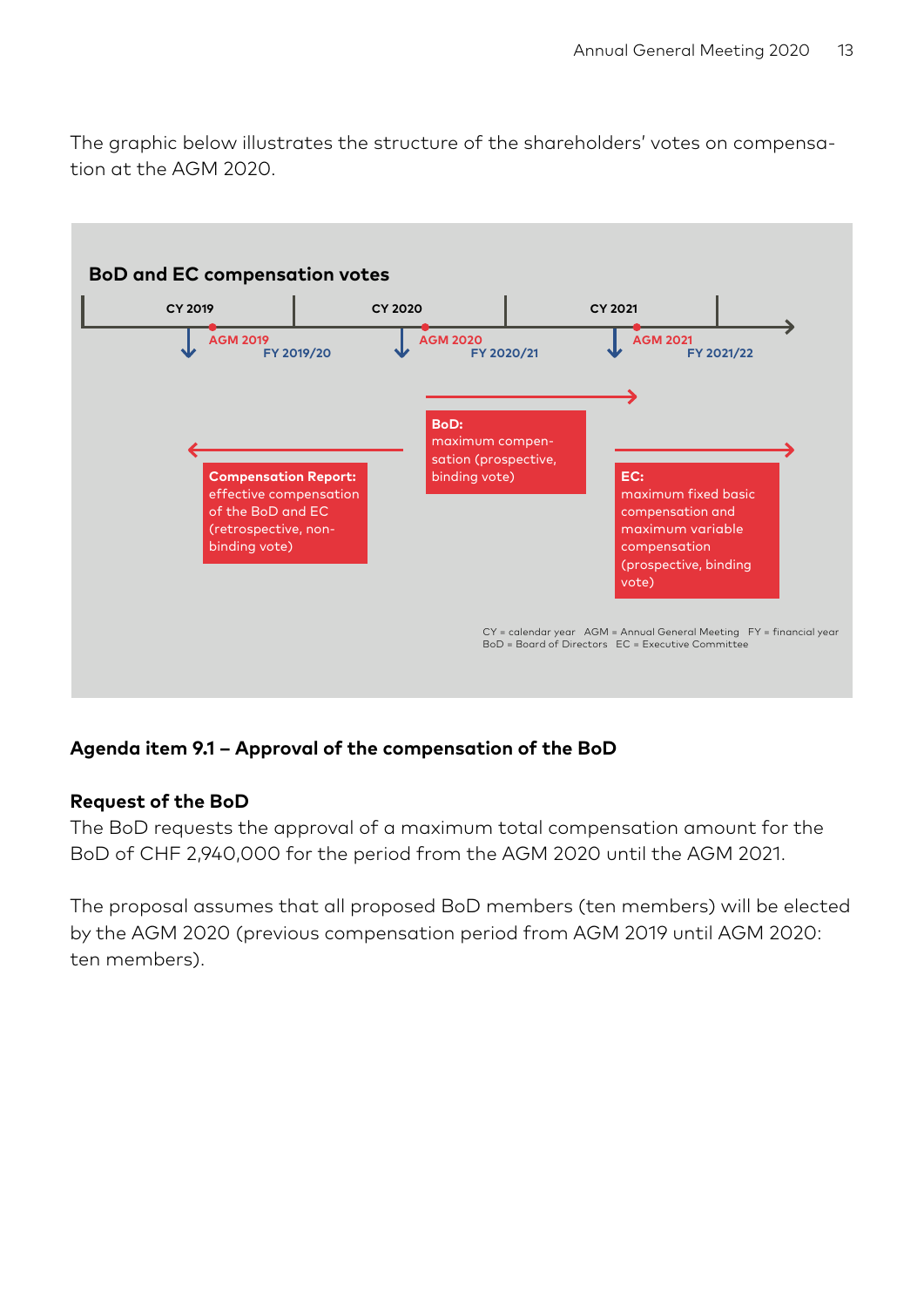## **Explanation of the fundamentals of compensation for the BoD**

To reinforce their independence, BoD members receive only fixed compensation. They receive no variable or performance-based compensation, no stock options and no additional fees for attending BoD or committee meetings. The amount of compensation is determined annually by the BoD based on the recommendation of the Compensation Committee according to the function, time, and effort spent by the individual members to fulfill their tasks on the BoD and its committees.

According to the current compensation directive, each BoD member receives an annual cash compensation for the work on the BoD and on its committees. Additional fees may be paid for performing additional special tasks assigned by the BoD. A portion of the cash compensation can be allocated individually in form of restricted shares of dormakaba Holding AG if the respective BoD member so decides. In addition, the BoD members receive an allocation of restricted shares based on a fixed monetary amount. The fixed monetary amount is converted into a number of shares on the basis of the average closing share price during the five last trading days of the month preceding the payment of the compensation. All allocated shares are subject to a three-year blocking period.

The amount of compensation of each function of the BoD is determined annually considering the market compensation trends and comparisons with other Swiss listed industrial companies. The last benchmarking analysis was conducted in financial year 2017/18 based on the following peer companies: Autoneum, Bucher Industries, EMS Chemie, Geberit, Georg Fischer, Landis + Gyr, Logitech, Lonza, OC Oerlikon, Sonova, and Sulzer. The results of the analysis showed that the overall compensation of the BoD was slightly below market benchmark. In view of the evolving requirements on the BoD members' role and considering that the compensation level of the BoD remained unchanged since 2014 despite being below benchmark, they were increased as of AGM 2019.

The BoD Chair does not receive any compensation for his function on the BoD as long as he acts in a dual role as BoD Chair and CEO.

Effective 1 April 2021, Riet Cadonau will step down from his role as the CEO of dormakaba. While compensation for his CEO role will stop as of the same date, he will start being remunerated in his capacity as BoD Chair with an annual fee of CHF 680,000, of which CHF 360,000 will be paid in cash and CHF 320,000 in restricted shares (following a similar ratio between cash and share compensation as for the other BoD members). The annual fee for the BoD Chair was determined based on the expected time and effort required to effectively perform this role and with consideration of remuneration levels of benchmark companies. The BoD Chair is not eligible to receive any additional committee fees.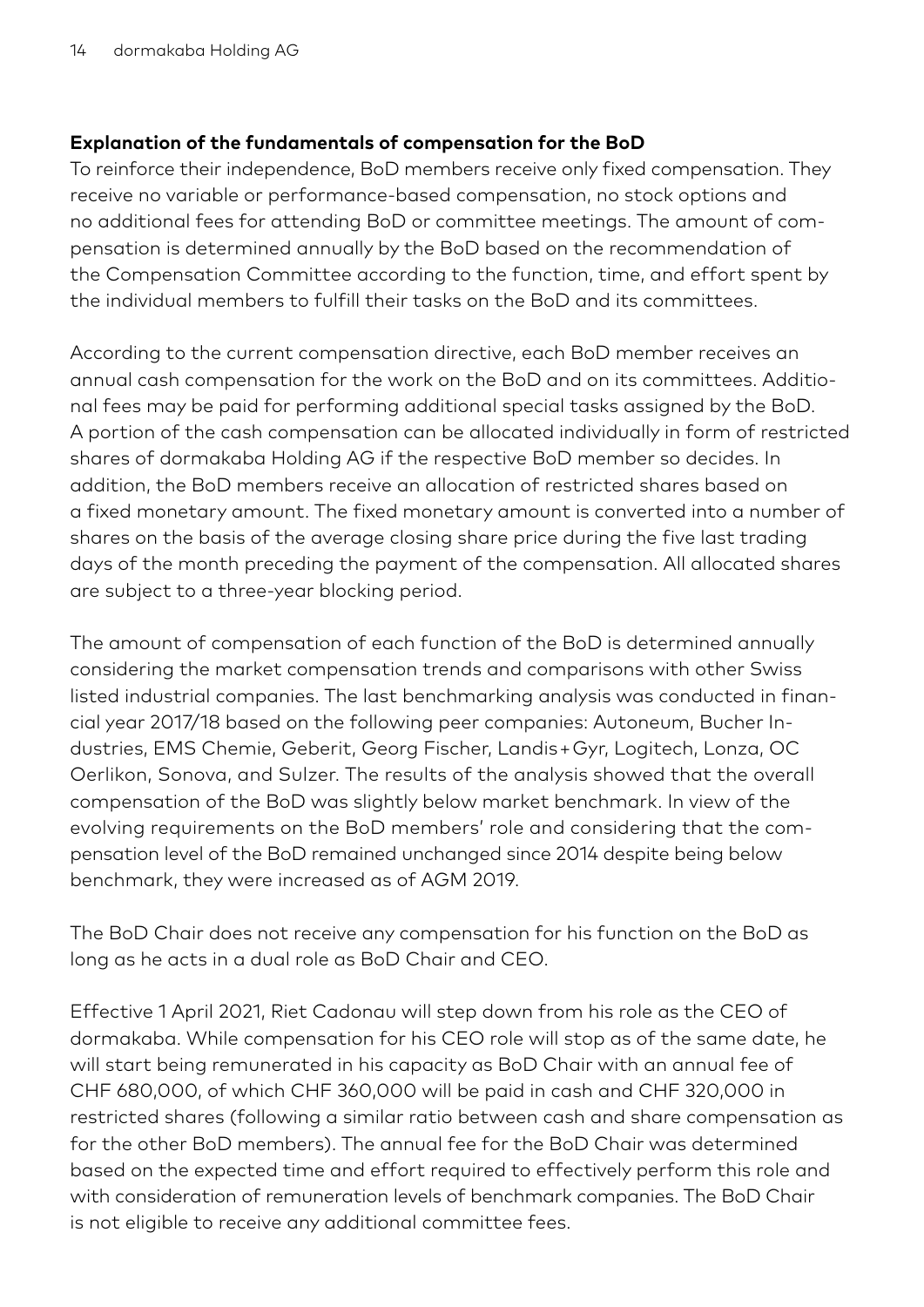For the term of office from the AGM 2020 until the AGM 2021 and subject to approval by the AGM 2020, the BoD compensation system will be modified to accommodate the formation of the Nomination and Compensation Committee. Upon implementation of the Nomination and Compensation Committee, the individual Nomination and Compensation Committees and their respective fee structures will be discontinued. The annual Committee Chair fee for the combined Nomination and Compensation Committee will be CHF 60,000 and the membership fee will be CHF 20,000. This structure was determined based on the expected level of time and effort required to effectively run the committee and to be consistent with the existing structure for the Audit Committee.

**Basic compensation** in CHF **BoD\* Chair BoD member** in cash 360,000 100,000 in restricted shares 320,000 90,000 Total 680,000 190,000 **Additional compensation** in CHF **Committee Chair Committee member** Audit Committee 60,000 20,000 Nomination 60,000 20,000 and Compensation Committee Lead Independent Director 30,000 Previously 45,000 per Committee Previously 10,000 per Committee

\* The BoD Chair does not receive any compensation for his function as long as he acts in a dual role as BoD Chair and CEO (until 31 March 2021).

The requested maximum total compensation of CHF 2,940,000 includes the following elements:

- CHF 1,760,000 for cash compensation. This includes compensation for the work in the committees and for special tasks,
- CHF 970,000 for compensation in restricted shares,
- CHF 116,000 for estimated social security contributions,
- as in previous years, a reserve of 3% of the total amount to compensate for any unforeseeable circumstances.

The requested amount of CHF 2,940,000 is higher than the maximum total compensation amount approved by the shareholders for the previous compensation period from the AGM 2019 until the AGM 2020 by CHF 550,000. This is due to both the addition of the fees for the BoD Chair as of April 2021 (until April 2021, the BoD Chair will be remunerated in his capacity as the CEO) and an increase in the reserve for special tasks.

The calculation of the total compensation for BoD members considers the compensation of the company and that of any of its Group companies. The approved compensation can therefore be paid by the company or any of its Group companies.

The resulting compensation model of the BoD is summarized in the table below.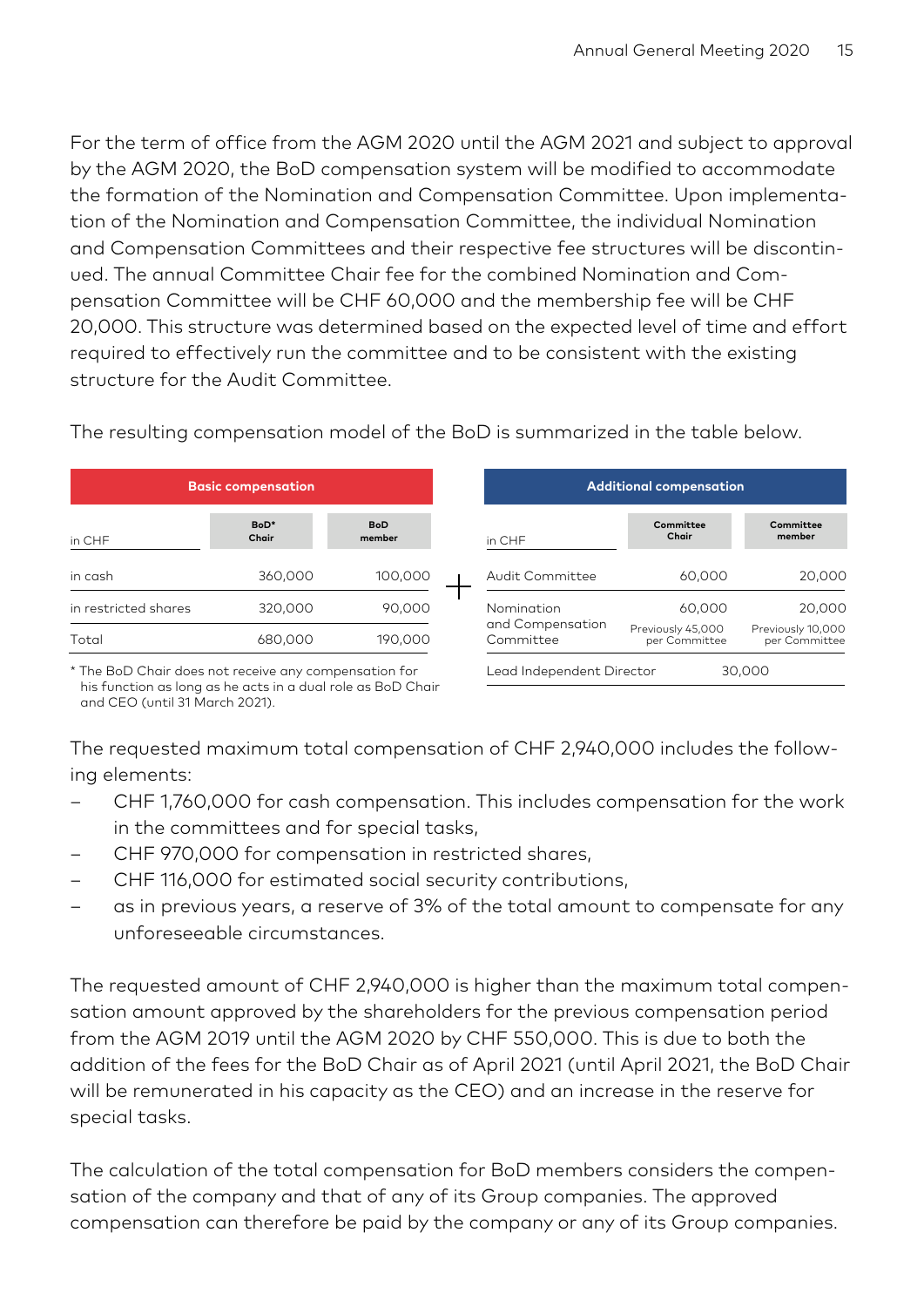# **Agenda item 9.2 – Approval of the compensation of the EC**

# **Request of the BoD**

The BoD requests the approval of a maximum aggregate amount of CHF 5,200,000 for the fixed basic compensation of the EC and of CHF 11,300,000 for the variable compensation of the EC, which makes a maximum total compensation amount of CHF 16,500,000 for financial year 2021/22.

The proposal of the BoD has been calculated based on the current EC composition.

# **Explanation of the fundamentals of compensation for the EC**

The following guiding principles apply in determining the compensation of the individual members of the EC:

- The annual base salary is set by reference to the market median in the relevant national or regional market (benchmarks based on data of Korn Ferry Hay Group as an independent external consultant).
- The variable compensation (short- and long-term) amounts to at least 50% of the total direct compensation.
- The portion of compensation delivered in shares (long-term variable compensation) shall be increased in coming years to up to 30% of total direct compensation.
- The total direct compensation shall stay within a range of –20% to +35% of the market median.

The compensation amounts proposed and submitted to vote have been calculated based on the following assumptions:

- The annual base salary of the individual EC members is not expected to change substantially compared to the preceding year.
- The short-term variable compensation amounts to a maximum of 150% of the annual base salary. It is further assumed that the basis for short-term incentives (comparison of effective annual financial results to those of the preceding year) will remain unchanged. The maximum possible amount has been requested for approval.
- The maximum grant value under the long-term incentive plan, which will consist of performance share units (a conditional right to a certain number of shares after the vesting period) is allocated. The vesting of the performance share units will depend on the consolidated earnings per share growth and on the relative total shareholder return compared to companies of a defined peer group over a three-year performance period.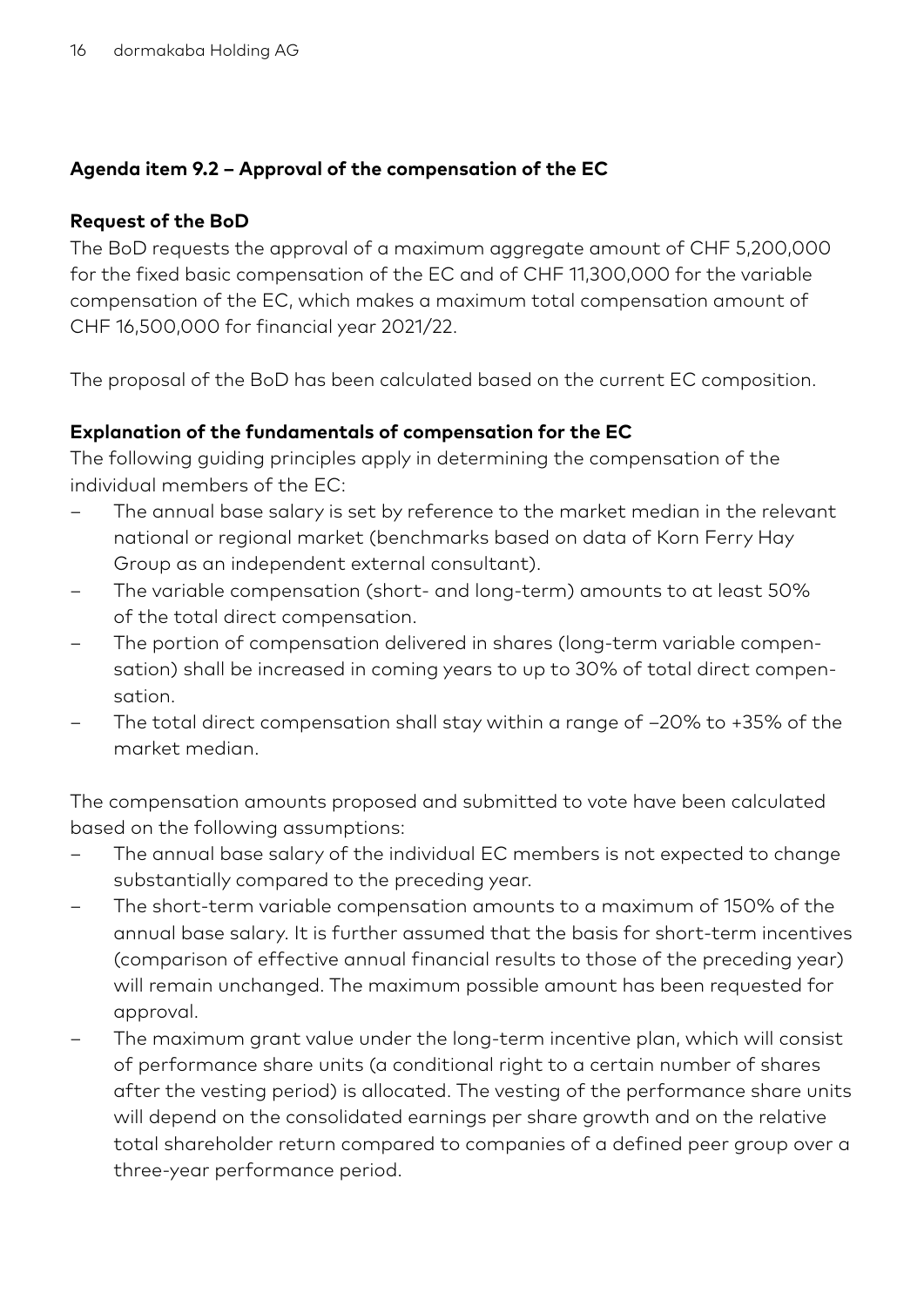- Assuming a linear development of the employer contributions to social insurance and pension plan in relation to the fixed and variable compensation elements.
- Inclusion of a reserve of 10% in each of the compensation elements to cover any unforeseeable circumstances such as currency fluctuations and share price development (which impacts the value of employer contributions to social insurance on vested shares).
- Due to the discontinuation of the role of the CMO as of 30 June 2020, the number of EC members is reduced by one member as of financial year 2020/21.

| <b>Financial year/CHF</b>                               | 2019/20<br>maximum<br>approved | 2019/20<br>effective | 2020/21<br>maximum<br>approved | <b>Request for</b><br><b>EC</b> compensation<br>2021/22<br>(maximum) |
|---------------------------------------------------------|--------------------------------|----------------------|--------------------------------|----------------------------------------------------------------------|
| Fixed basic<br>compensation                             | 5,500,000                      | 4,963,801            | 5,600,000                      | 5,200,000                                                            |
| Variable<br>compensation                                | 12,500,000                     | 6,961,468            | 12,400,000                     | 11,300,000                                                           |
| Total                                                   | 18,000,000                     | 12,442,335*          | 18,000,000                     | 16,500,000                                                           |
| Total requested compensation<br>(including 10% reserve) |                                |                      |                                | 16,500,000                                                           |

The table below illustrates the development of the compensation of the EC:

\* Includes the replacement award for a new member of the EC. Further details can be found in the Compensation Report for the financial year 2019/20.

On this basis, the following is proposed by the BoD for the EC:

- Maximum aggregate fixed compensation including social insurance and pension contributions as well as other benefits of CHF 5,200,000.
- Maximum aggregate variable compensation including social insurance and pension plan contributions of CHF 11,300,000. This includes CHF 6,100,000 for the maximum payout under the short-term incentive, CHF 3,500,000 for the maximum grant value under the long-term incentive and CHF 1,700,000 for social insurance and pension contributions. The long-term incentive grant will consist of performance share units only.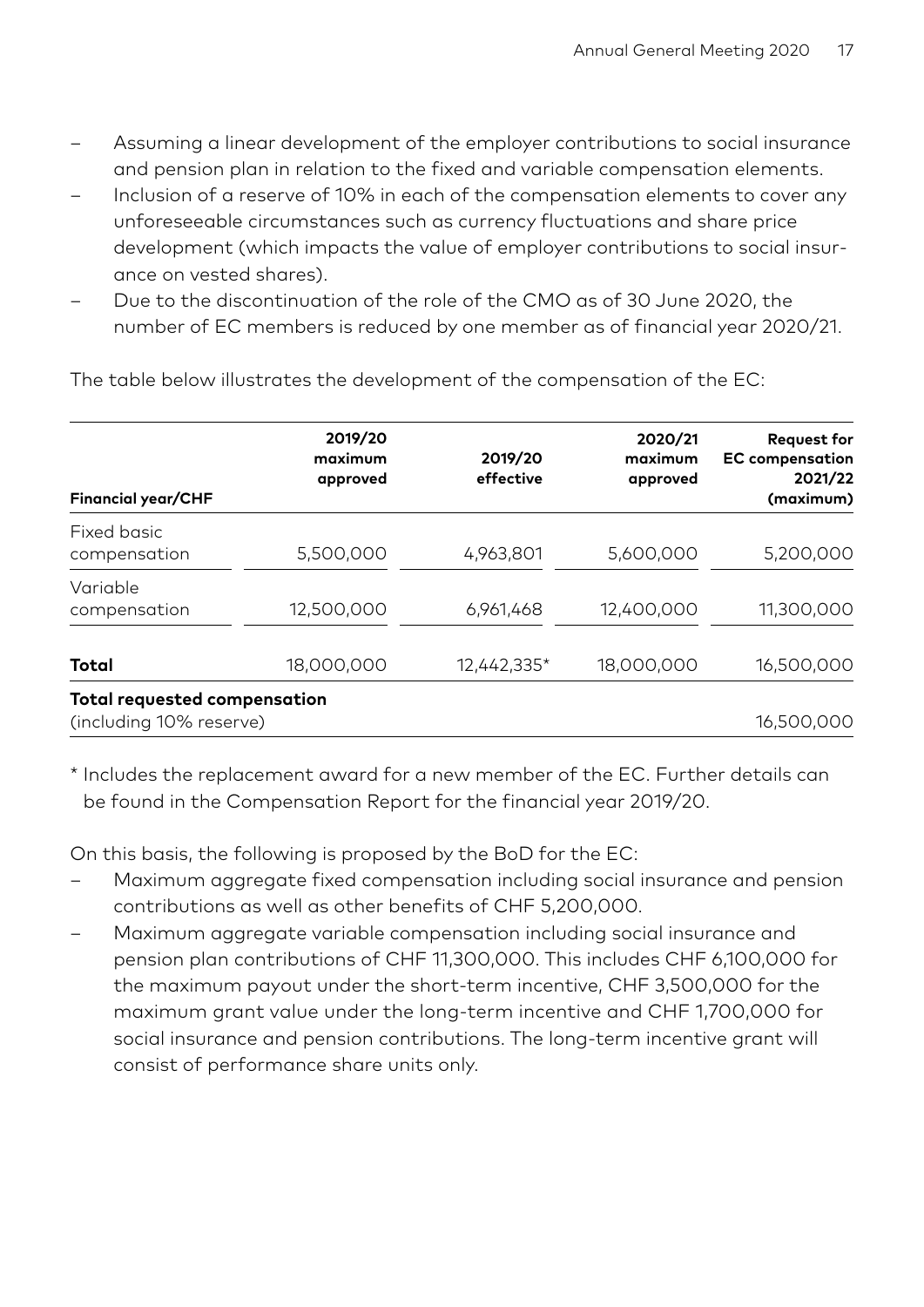– Total requested aggregate compensation amount of CHF 16,500,000 is CHF 1.5 million lower than the amount approved for the financial year 2020/21 which reflects the budgeted average total compensation of an EC member (excluding the CEO) and hence the discontinuation of the role of the CMO as of 30 June 2020. The aggregate compensation amount also includes the envisaged compensation for the new CEO.

The calculation of the total compensation amount for EC members considers any compensation of the company and that of any of its Group companies. The approved compensation can therefore be paid by the company or any of its Group companies.

dormakaba Holding AG – the Board of Directors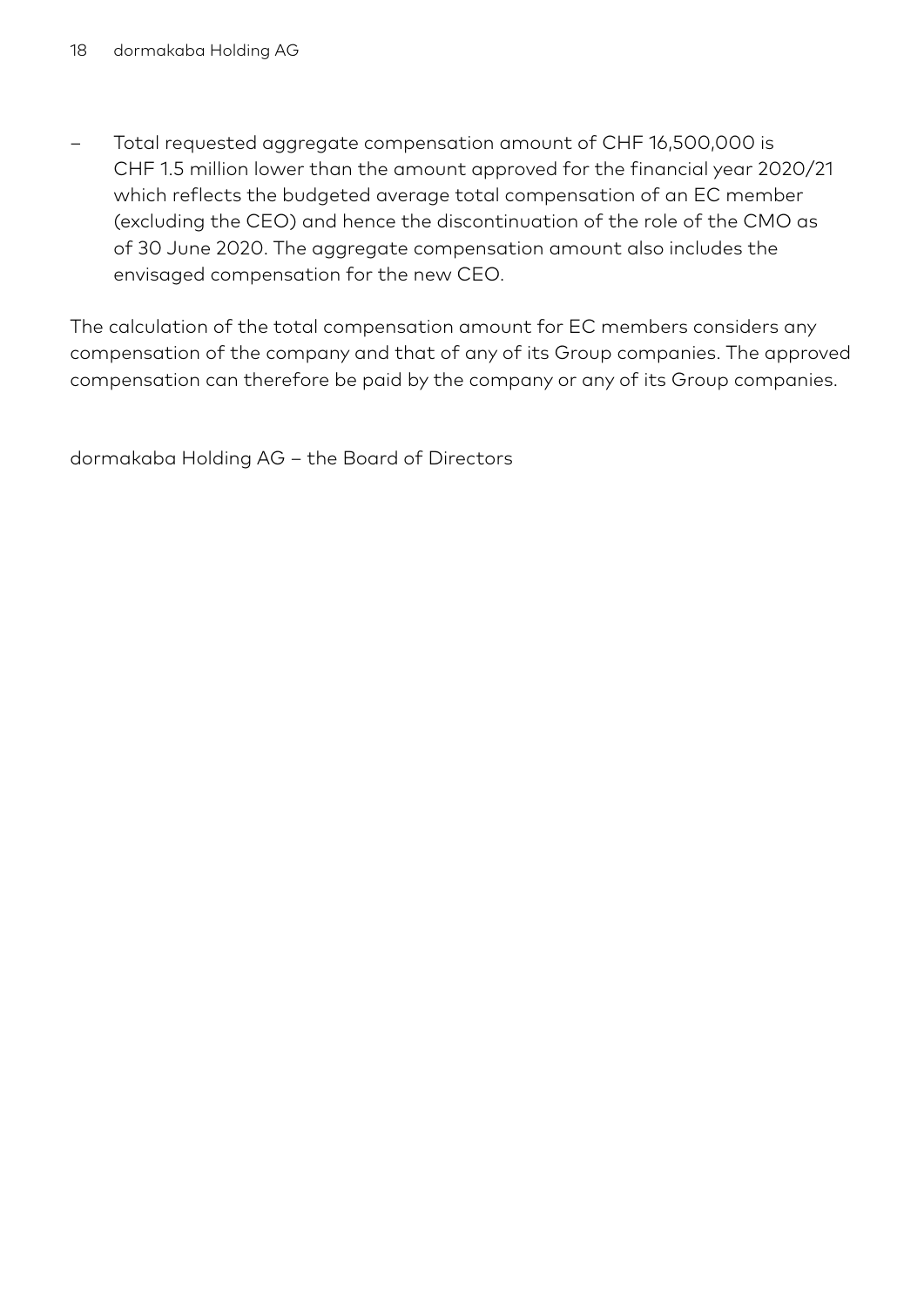**Editor** dormakaba Holding AG Hofwisenstrasse 24, 8153 Rümlang, Switzerland Tel. +41 44 818 90 11, www.dormakaba.com **Online Report** on www.report.dormakaba.com/2019\_20

**Copyrights** © dormakaba Holding AG, 2020 **Communications design and production** NeidhartSchön, Zurich **Print** Neidhart + Schön Print AG, Zurich